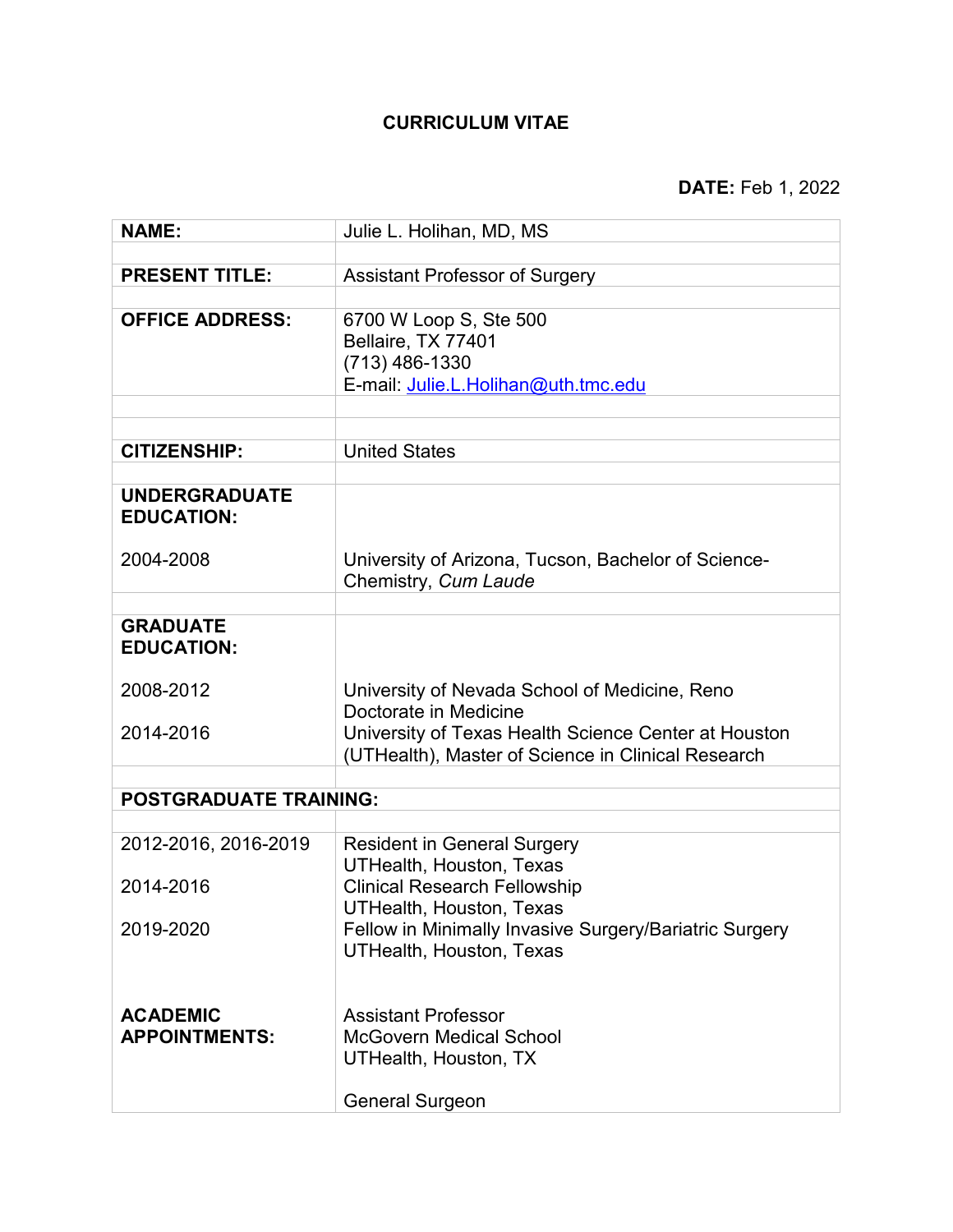| <b>HOSPITAL</b>                                                                                 | Lyndon Baines Johnson General Hospital (LBJ)                                      |  |
|-------------------------------------------------------------------------------------------------|-----------------------------------------------------------------------------------|--|
| <b>APPOINTMENTS:</b>                                                                            | Houston, TX                                                                       |  |
|                                                                                                 | <b>General Surgeon</b>                                                            |  |
|                                                                                                 | <b>Memorial Hermann Texas Medical Center</b>                                      |  |
|                                                                                                 | Houston, TX                                                                       |  |
| <b>LICENSURE:</b>                                                                               | Texas (Q1170)- Active                                                             |  |
| <b>CERTIFICATIONS:</b>                                                                          | American Board of Surgery, 2020                                                   |  |
|                                                                                                 | Advanced Cardiac Life Support Certification 2018                                  |  |
|                                                                                                 | Advanced Trauma and Life Support Certification 2020                               |  |
| <b>PROFESSIONAL ORGANIZATIONS:</b>                                                              |                                                                                   |  |
|                                                                                                 |                                                                                   |  |
| <b>REGIONAL:</b>                                                                                |                                                                                   |  |
| 2012-present                                                                                    | <b>Texas Medical Association</b>                                                  |  |
| <b>NATIONAL:</b>                                                                                |                                                                                   |  |
| 2011-present                                                                                    | <b>American College of Surgeons</b>                                               |  |
| 2008-present                                                                                    | <b>American Medical Association</b>                                               |  |
| 2014-present                                                                                    | <b>Surgical Infection Society (SIS)</b>                                           |  |
| 2014-present                                                                                    | Association for Academic Surgery (AAS)                                            |  |
| 2015-present                                                                                    | Society of American Gastrointestinal and Endoscopic<br>Surgeons (SAGES)           |  |
| 2020-present                                                                                    | American Society for Metabolic and Bariatric Surgery<br>(ASMBS)                   |  |
| 2020-present                                                                                    | Americas Hernia Society (AHS)                                                     |  |
|                                                                                                 |                                                                                   |  |
| <b>HONORS AND</b>                                                                               |                                                                                   |  |
| <b>AWARDS:</b>                                                                                  |                                                                                   |  |
| 2014                                                                                            | Best Poster, Abdominal Wall Reconstruction                                        |  |
| 2015                                                                                            | Best Presentation, Abdominal Wall Reconstruction                                  |  |
| 2016                                                                                            | <b>Best Presentation, Abdominal Wall Reconstruction</b>                           |  |
| 2016                                                                                            | Ranked among "Practice-Changing Hernia Studies" by<br><b>General Surgery News</b> |  |
| 2017                                                                                            | Best Project, Resident Quality Improvement Competition                            |  |
| 2018                                                                                            | Best Project, Resident Research Day                                               |  |
| 2021                                                                                            | Young Faculty Award, awarded by surgical residents for                            |  |
|                                                                                                 | excellence in teaching                                                            |  |
|                                                                                                 |                                                                                   |  |
| <b>EDITORIAL POSITIONS:</b><br>2018-Present<br>Ad Hoc Reviewer for Journal of Surgical Research |                                                                                   |  |
| Ad Hoc Reviewer for British Journal of Surgery<br>2018-Present                                  |                                                                                   |  |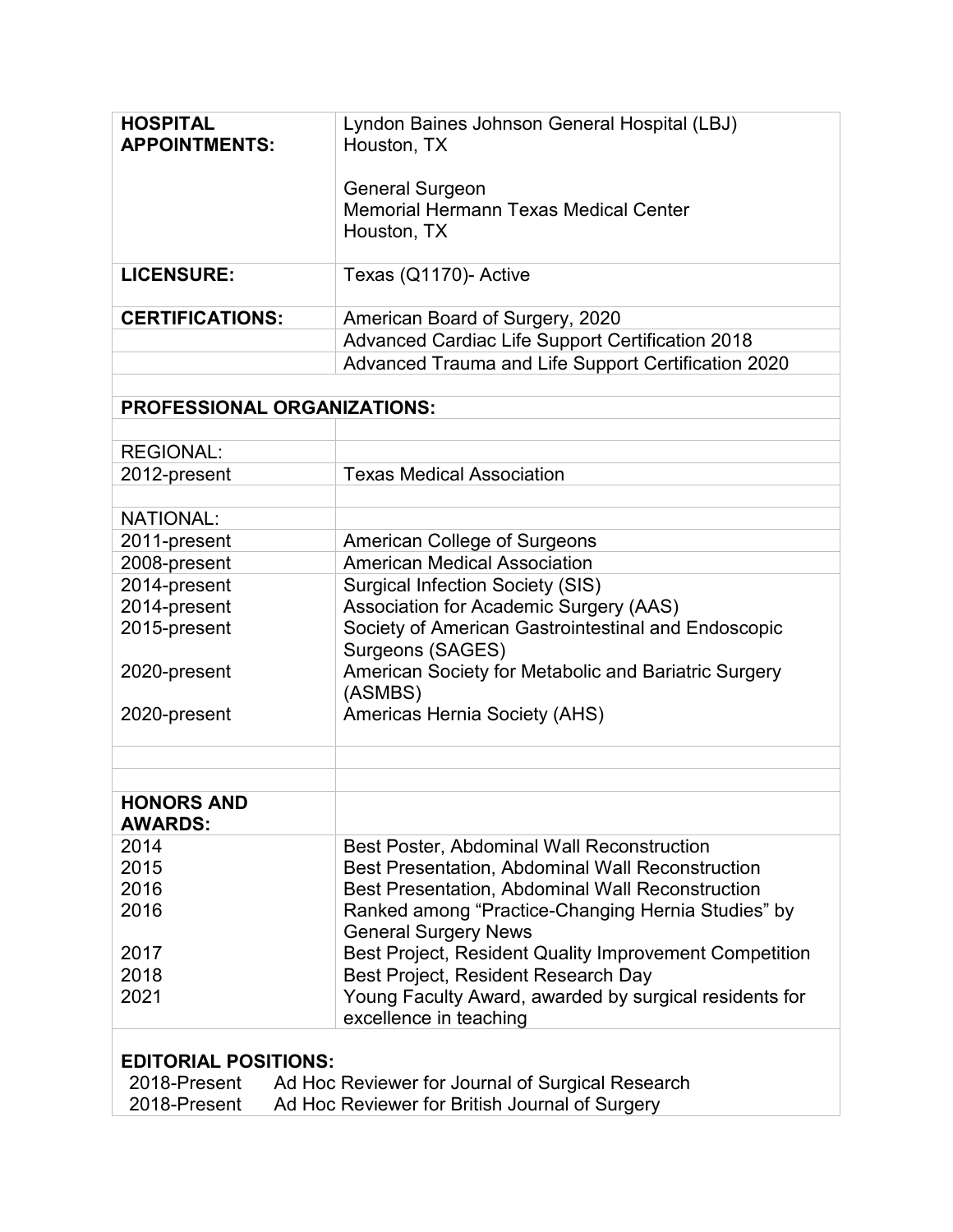| 2019-Present<br>Ad Hoc Reviewer for World Journal of Surgery |                                                                       |  |
|--------------------------------------------------------------|-----------------------------------------------------------------------|--|
| 2020-Present                                                 | Ad Hoc Reviewer for Laparoscopic, Endoscopic and Robotic              |  |
| Surgery                                                      |                                                                       |  |
|                                                              |                                                                       |  |
|                                                              |                                                                       |  |
|                                                              | SERVICE ON McGOVERN MEDICAL SCHOOL AFFILIATED HOSPITAL                |  |
| <b>COMMITTEES</b>                                            |                                                                       |  |
| 2021                                                         | Grant review committee for applicants to the UTHealth-MD              |  |
|                                                              | Anderson Population Health Initiative Collaborative                   |  |
|                                                              | Projects Fund.                                                        |  |
| <b>SERVICE TO THE COMMUNITY</b>                              |                                                                       |  |
| 2022                                                         | South Texas American College of Surgeons- Resident                    |  |
|                                                              | <b>Skills Competition Committee</b>                                   |  |
| 2022                                                         | South Texas American College of Surgeons- Hernia                      |  |
|                                                              | <b>Working Group Co-Founder</b>                                       |  |
| <b>CURRENT TEACHING RESPONSIBILITIES:</b>                    |                                                                       |  |
|                                                              |                                                                       |  |
| 2021                                                         | Division clerkship director- Moody surgery service (3-4               |  |
|                                                              | students every 4 weeks), McGovern Medical School                      |  |
| 2021                                                         | Medical coaching- supervise/critique H&Ps by 3rd year                 |  |
|                                                              | medical students, 8 students per 6 weeks, 3-4 hours each              |  |
| 2022                                                         | Problem Based Learning Course facilitator- teach 1 <sup>st</sup> year |  |
|                                                              | medical students for 2 hour sessions twice weekly for 2               |  |
|                                                              | months                                                                |  |
| <b>MENTORING ACTIVITIES:</b>                                 |                                                                       |  |
| <b>Medical Students</b>                                      |                                                                       |  |
| 2009-2012                                                    | Mentor to a BS-MD Student, Jennifer Sawaya University of              |  |
|                                                              | Nevada School of Medicine                                             |  |
| 2015                                                         | Research mentor to 1 <sup>st</sup> year student in summer research-   |  |
|                                                              | Blake Henchcliffe, UTHealth, Houston                                  |  |
|                                                              | Research mentor to 1 <sup>st</sup> year student in summer research-   |  |
|                                                              | Thomas Mitchell, UTHealth, Houston                                    |  |
| 2016                                                         | Research mentor to 3 <sup>rd</sup> year medical student in research-  |  |
|                                                              | Ioana Bondre, UTHealth, Houston                                       |  |
| 2020-2021                                                    | Research mentor to a 2 <sup>nd</sup> year medical student- Hailie     |  |
|                                                              | Ciomperlik, UTHealth, Houston                                         |  |
|                                                              | Research mentor to a 2 <sup>nd</sup> year medical student-Cassandra   |  |
|                                                              | Mohr, UTHealth, Houston                                               |  |
| 2020-present                                                 | Lecturer, LBJ medical student clerkship didactics- 1 hour             |  |
|                                                              | lecture per month to $~10$ students                                   |  |
| 2021-2022                                                    | Niharika Neela, UTHealth, Houston, Research Elective                  |  |
| 2022-present                                                 | mentor to a 4 <sup>th</sup> year medical student                      |  |
|                                                              | Krystal Henderson, UTHealth, Houston, Research mentor                 |  |
|                                                              | to 3 <sup>rd</sup> year medical student project                       |  |
|                                                              |                                                                       |  |
| <b>Residents</b>                                             |                                                                       |  |
|                                                              |                                                                       |  |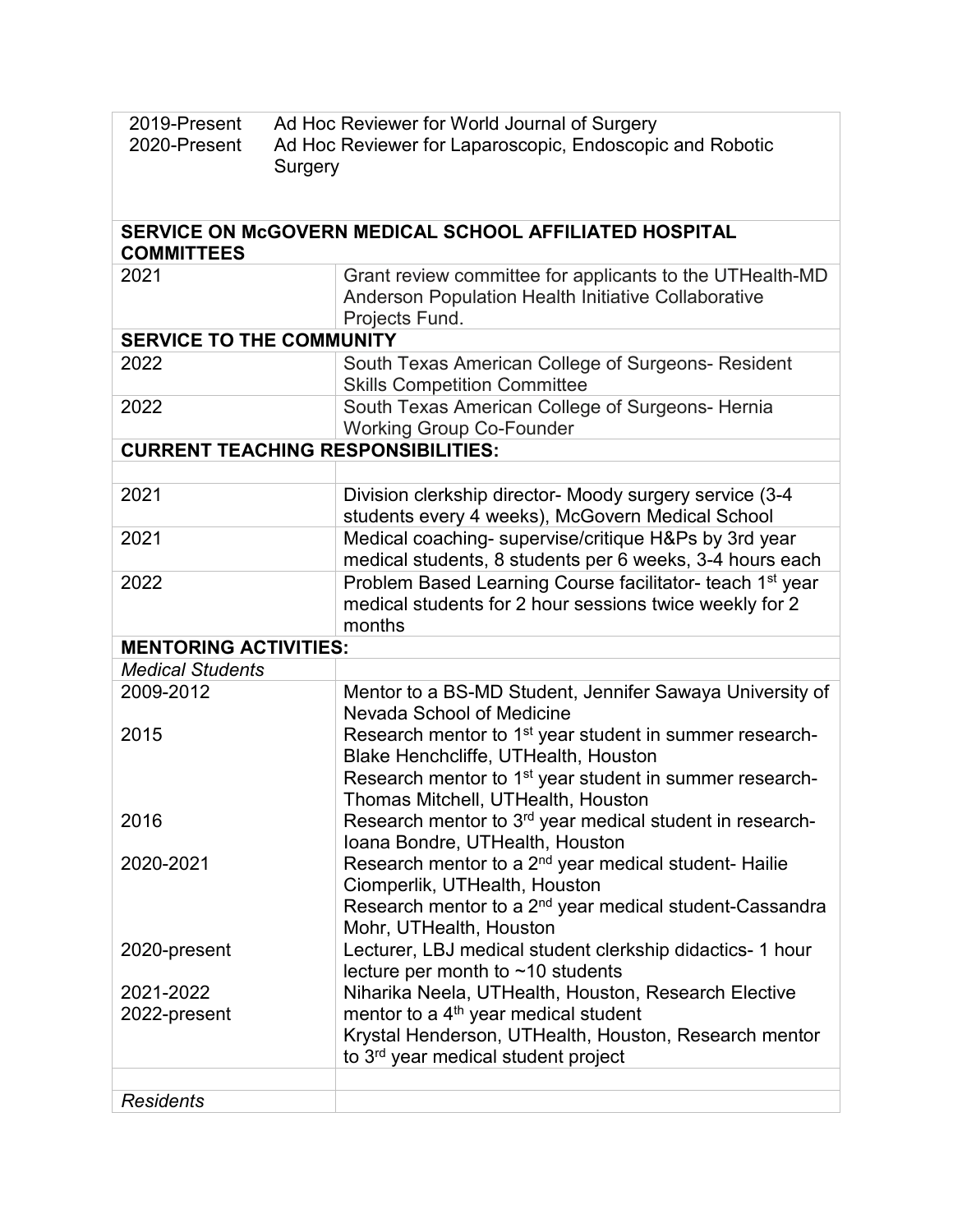| 2019                                              | Lecturer, Resident ABSITE review: "Hernias"                 |  |
|---------------------------------------------------|-------------------------------------------------------------|--|
| 2020-2021                                         | Lecturer, Resident Educational Conference, every 6          |  |
|                                                   | months, didactic lecture to entire general surgery          |  |
|                                                   | residency program                                           |  |
| 2020-2021                                         | Lecturer, Resident Educational Conference at LBJ            |  |
|                                                   | Hospital, monthly 30-minute lecture to $\sim$ 20 residents  |  |
| 2021-present                                      | Naila Dhanani- clinical/research mentor to a current PGY3   |  |
|                                                   | resident                                                    |  |
| 2022-present                                      | Iyad Albustami- research mentor to a PGY1 international     |  |
|                                                   | resident                                                    |  |
| 2022                                              | Faculty leader- robotic surgery resident course. One day    |  |
|                                                   | intensive course teaching residents how to operate the      |  |
|                                                   | DaVinci robot.                                              |  |
|                                                   |                                                             |  |
| Faculty                                           |                                                             |  |
| 2020                                              | Instructor, Literature Review Course, Center for Surgical   |  |
|                                                   | Trials and Evidence-Based Practice Master's Degree          |  |
|                                                   | Program, 7 week course, 90 minutes each to ~10 faculty      |  |
| 2021                                              | Guest lecturer, Using Research to Inform Health Care        |  |
|                                                   | Policy and Practice, Center for Surgical Trials and         |  |
|                                                   | Evidence-Based Practice Master's Degree Program, 4          |  |
|                                                   | hour lecture, to $\sim$ 30 faculty                          |  |
| <b>CURRENT CLINICAL SERVICE RESPONSIBILITIES:</b> |                                                             |  |
| <b>Type</b>                                       | General, bariatric, foregut, hernia surgery at Memorial     |  |
|                                                   | Hermann Hospital Texas Medical Center and Lyndon B          |  |
|                                                   | Johnson Hospital                                            |  |
| <b>CURRENT GRANT SUPPORT:</b>                     |                                                             |  |
| $2021 -$                                          | KL2 from the Center for Clinical and Translational          |  |
|                                                   | Sciences, funded by the National Institute of Health.       |  |
|                                                   | Surgical repair versus expectant management of occult       |  |
|                                                   | inguinal hernias. (PI: Holihan) \$120,000 salary support +  |  |
|                                                   | \$25,000 per year for x 3 years                             |  |
|                                                   |                                                             |  |
|                                                   |                                                             |  |
| <b>PAST GRANT</b>                                 |                                                             |  |
| <b>SUPPORT:</b>                                   |                                                             |  |
| 2014-2015                                         | <b>Center for Clinical and Translational Sciences Grant</b> |  |
|                                                   | funded by the National Institute of Health's Clinical and   |  |
|                                                   | Translational Science Awards UL1 TR000371. Primary          |  |
|                                                   | fascial closure for laparoscopic ventral hernia repair (PI: |  |
|                                                   | Liang, Mentor: Kao)                                         |  |
| 2019-2020                                         | \$50,000                                                    |  |
|                                                   | Intuitive Clinical Research Grant. Robotic ventral hernia   |  |
|                                                   | repair (PI: Holihan) \$60,000                               |  |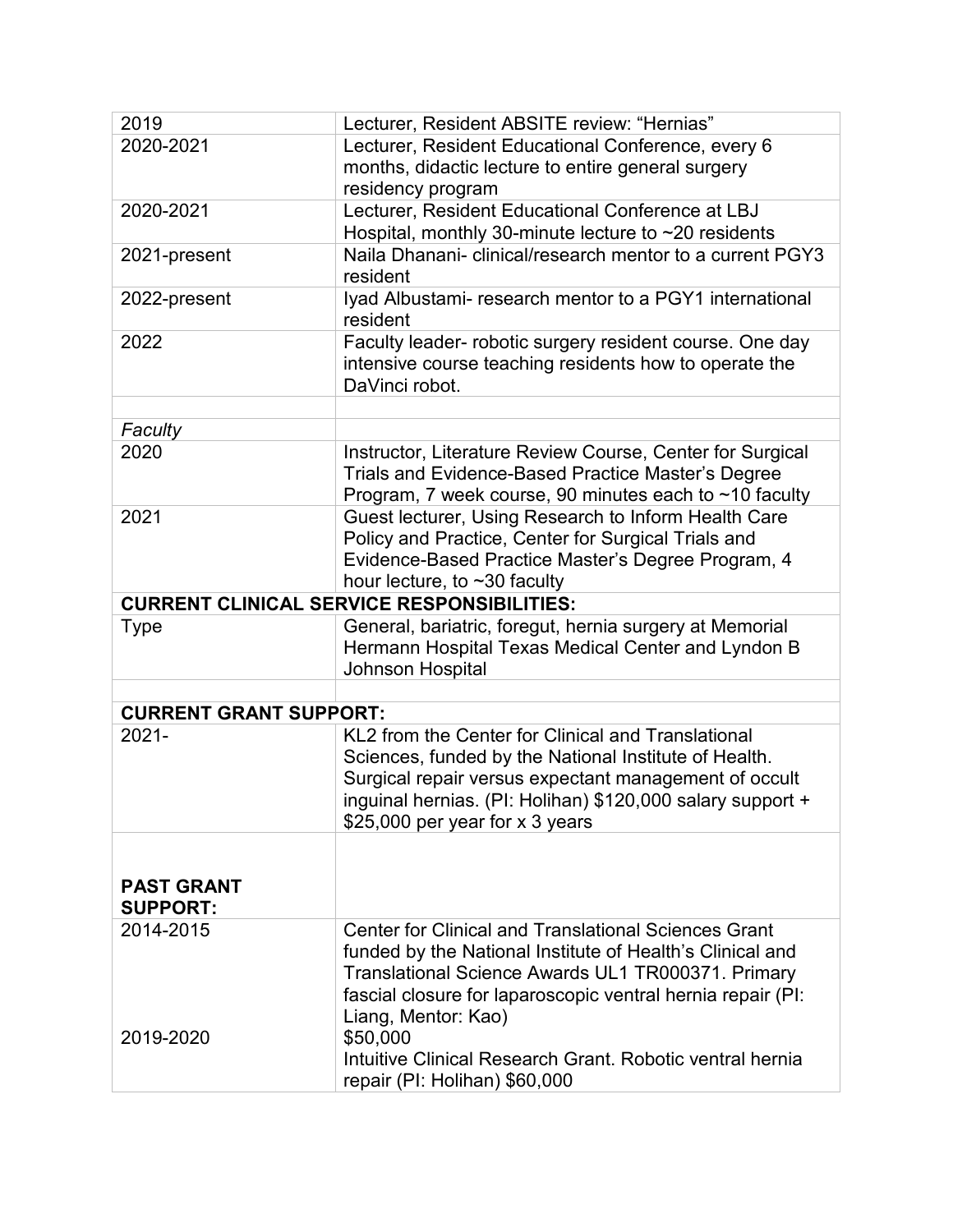## **PUBLICATIONS:**

### **Abstracts/Presentations**

- 1. **Holihan JL**, Roth JS, Martindale RG, Liang MK: Outcomes of Laparoscopic Ventral Hernia Repair Using Coated Mid-Weight Polypropylene versus Polyester Mesh. Poster. (Abdominal Wall Reconstruction 2014, Washington DC)
- 2. **Holihan JL**, Kao L, Martindale R, Roth JS, Liang M: Adverse Events Following Ventral Hernia Repair: The Vicious Cycle of Cost and Complications. Oral presentation. (Abdominal Wall Reconstruction 2014, Washington DC)
- 3. Liang MK, Roth JS, Martindale RG, Askenasy EP, **Holihan JL**, Kao LS: Development and Validation of a Staging System for Ventral Hernias: Disease-Patient-Treatment Classification System. Oral Presentation. (Abdominal Wall Reconstruction 2014, Washington DC)
- 4. **Holihan JL**, Bondre I, Askenasy EP, Greenberg JA, Keith J, Martindale RG, Roth JS, Wray CJ, Kao LS, Liang MK, VHOC Writing Group. Sublay Versus Underlay in Open Ventral Hernia Repair: A Multi-Institutional Risk-Adjusted Comparison. Oral presentation. (Academics Surgical Congress 2015, Las Vegas, NV)
- 5. **Holihan JL**, Karanjawala B, Ko A, Askenasy EP, Matta EJ, Gharbaoui L, Hasapes JP, Tammisetti VS, Thupili CR, Alawadi Z, Bondre I, Flores JR, Kao LS, Liang MK. Computed Tomography Is Not Reliable in Diagnosing Ventral Hernia Recurrence: A Blinded, Prospective, Multi-Specialty Evaluation. Oral presentation. (South Texas American College of Surgeons 2015, San Antonio, TX).
- 6. **Holihan JL**, Hafen LR, Liang MK. Laparoscopic Heller Myotomy for Treatment of Achalasia. Video presentation. (South Texas American College of Surgeons 2015, San Antonio, TX).
- 7. **Holihan JL**, Askenasy EP, Greenberg JA, Keith J, Martindale RG, Roth JS, Ko TC, Kao LS, Liang MK, VHOC Writing Group. Component Separation versus Bridged Repair for Large Ventral Hernias: A Multi-Institutional Risk Adjusted Comparison and Systematic Review. Oral presentation. (Surgical Infection Society 2015)
- 8. Liang MK, **Holihan JL**, Hwang KO, Barnes AS, Pedroza C, Avritscher EB, Ko TC, Tyson JE, Kao LS. Modifying Risk in Ventral Hernia Patients: A Protocol for an NIH-Supported Randomized Controlled Trial. Oral presentation. (1<sup>st</sup> World Conference on Abdominal Wall Hernia Surgery 2015, Milan, Italy).
- 9. **Holihan JL**, Nguyen DH, Flores-Gonzalez JR, Alawadi Z, Nguyen MT, Ko TC, Kao LS, Liang MK. Assessment of the Clinical Evidence Behind Management of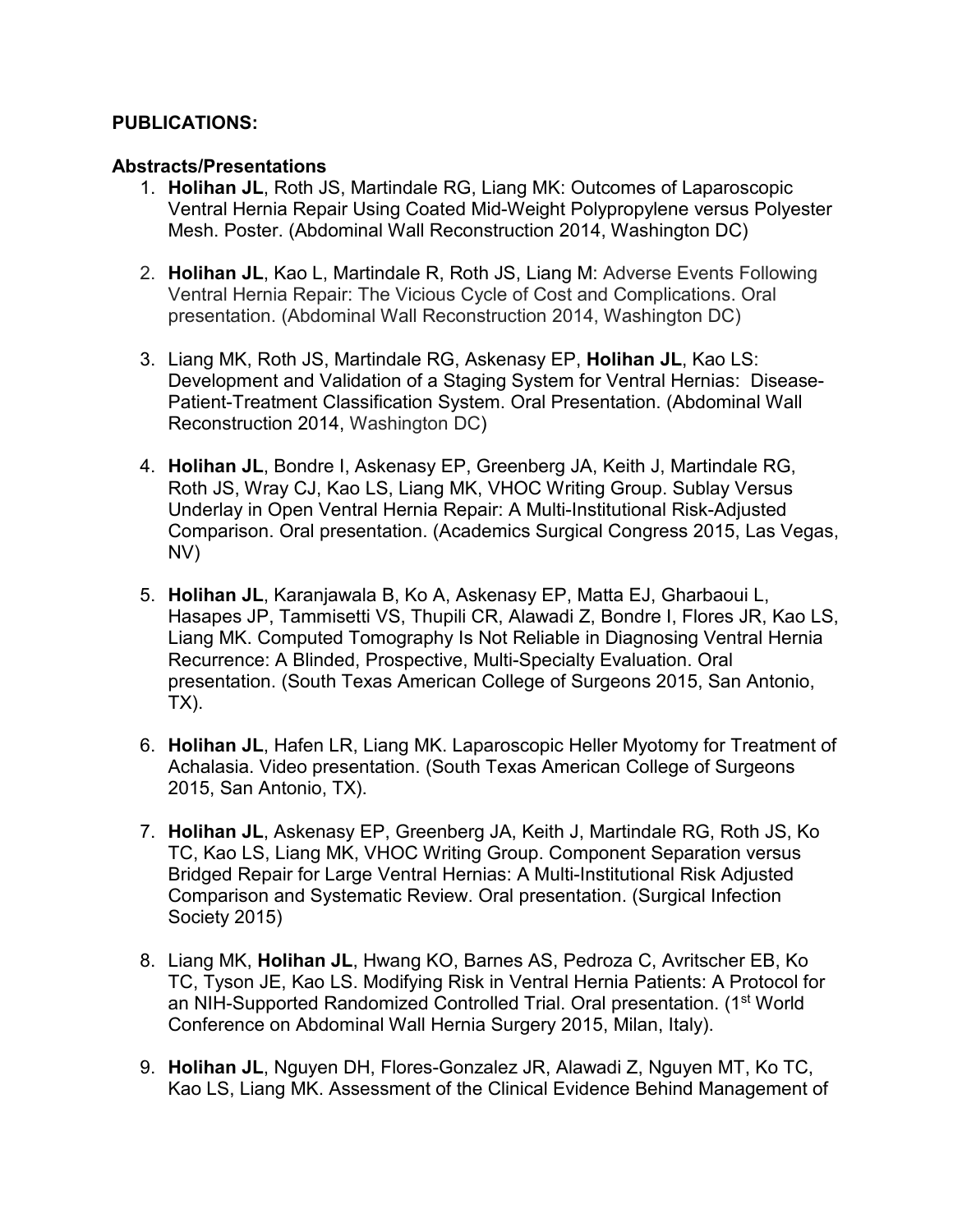Ventral Hernias: A Focused Evaluation of Randomized Controlled Trials, Systematic Reviews, and Meta-Analyses. Oral presentation. (1<sup>st</sup> World Conference on Abdominal Wall Hernia Surgery 2015, Milan, Italy).

- 10.Hafen LR, **Holihan JL**, Liang MK. Laparoscopic Morgagni Hernia Repair: A Video Case Report. Video presentation. (1<sup>st</sup> World Conference on Abdominal Wall Hernia Surgery 2015, Milan Italy).
- 11.**Holihan JL**, Alawadi ZM, Flores-Gonzalez JR, Ko TC, Kao LS, Liang MK. Is Non-Operative Management of a Ventral Hernia Safe? A Prospective, Longitudinal Cohort. Oral presentation. (Academic Surgical Congress 2016, Jacksonville, FL).
- 12.**Holihan JL**, Henchcliffe BE, Mo J, Flores-Gonzalez JR, Ko TC, Kao LS, Liang MK. Is Non-Operative Management Warranted in Ventral Hernia Patients with Comorbidities? A Case-Matched, Prospective, Patient-Centered Study. Oral presentation. (American Surgical Association 2016, Chicago, IL).
- 13.**Holihan JL,** Flores-Gonzalez JR, Ko TC, Kao LS, Liang MK. How Long is Long Enough to Identify a Surgical Site Infection? Oral presentation. (Surgical Infection Society 2016, Palm Beach, FL).
- 14.**Holihan JL**, Liang MK. Laparoscopic Lumbar Hernia. Video presentation. (South Texas ACS 2016, San Antonio, TX)
- 15.**Holihan JL**, Cherla DV, Blair KJ, Chua SS, Hasapes JP, Matta EJ, Shiralkar KG, Surabhi VR, Tammisetti VS, Ko TC, Liang MK. Computed Tomography in Ventral Hernia Diagnosis: Have We Improved: A Quality Improvement Initiative. Oral presentation. (Lyndon B Johnson Resident Quality Improvement Competition, April 2017, Houston, TX)
- 16.**Holihan JL,** Liang MK, Bernardi K, Cherla DV, Escamilla R, Lew DF, Berger DH, Ko TC, Kao LS. Modifying Risks in Ventral Hernia Patients with Prehabilitation: A Randomized Controlled Trial. Oral presentation. (Resident Research Day, Department of Surgery, 2018, Houston, TX)
- 17.**Holihan JL.** Laparoscopic repair of an incarcerated, colon-containing diaphragmatic hernia. Video presentation. Americas Hernia Society. Virtual 2020.
- 18.Ciomperlik H, Mohr C, Dhanani N, Hannon C, Saucedo B, Shah P, Olavarria O, Liang MK, **Holihan JL**. Safety and feasibility of performing benign foregut procedures at a safety-net hospital. Poster. (SAGES, Sept 2021, Las Vegas, NV).
- 19.Mohr C, Ciomperlik H, Dhanani N, Olavarria O, Hannon C, Hope W, Roth S, Liang MK, **Holihan JL**. Safety and feasibility of performing benign foregut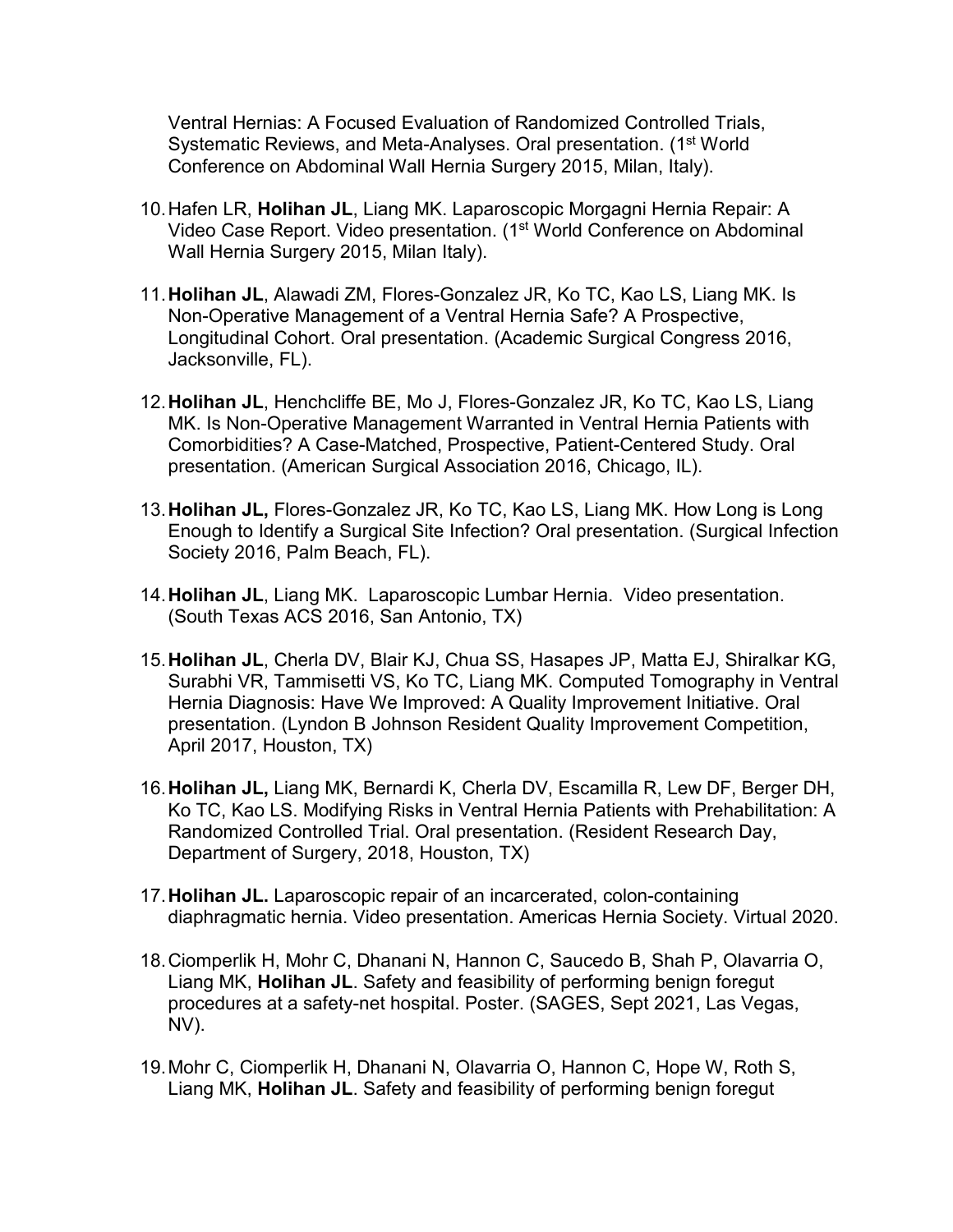procedures at a safety-net hospital. Oral presentation. (SAGES, Sept 2021, Las Vegas, NV).

20.**Holihan, JL**, Neela N, Olavarria OA, Dhanani N, Shinde S, Rondon A, Bernardi K, Kao LS, Liang MK. Assessment of Patient and Surgeon Perceptions on Prophylactic Mesh: A Standard Gamble. Oral presentation (South Texas American College of Surgeons, Feb 2022, Houston, TX).

## **Refereed Original Articles in Journals**

- 1. Goodenough CJ, Ko TC, Kao LS, Nguyen MT, **Holihan JL**, Alawadi Z, Nguyen DH, Flores-Gonzalez JR, Arita NT, Roth JS, Liang MK: Development and Validation of a Risk Stratification Score for Ventral Incisional Hernia Following Abdominal Surgery: Hernia Expectation Rates in Intra-Abdominal Surgery (The HERNIA Project). J Am Coll Surg. 2015;220(4): 405-413.
- 2. **Holihan JL**, Alawadi ZM, Martindale RG, Roth JS, Wray CJ, Kao LS, Liang MK. Adverse Events Following Ventral Hernia Repair: The Vicious Cycle of Complications. J Am Coll Surg. 2015;22(2):478-85.
- 3. **Holihan JL**, Karanjawala B, Ko A, Askenasy EP, Matta EJ, Gharbaoui L, Hasapes JP, Tammisetti VS, Thupili CR, Alawadi ZM, Bondre I, Flores-Gonzales JR, Kao LS, Liang MK, Computed Tomography Is Not Reliable in Diagnosing Ventral Hernia Recurrence: A Blinded, Prospective, Multi-Specialty Evaluation. JAMA Surgery. 2015;151(1):7-13.
- 4. **Holihan JL**, Askenasy EP, Greenberg JA, Keith JN, Martindale RG, Roth JS, Mo J, Ko TC, Kao LS, Liang MK, VHOC writing group. Component Separation versus Bridged Repair for Large Ventral Hernias: A Multi-Institutional Risk Adjusted Comparison, Systematic Review, and Meta-Analysis. Surg Infect (Larchmt). 2015;17(1):17-26.
- 5. Goodenough CJ, Liang MK, Nguyen MT, Nguyen DH, **Holihan JL**, Alawadi ZM, Roth JS, Wray CJ, Ko TC, Kao LS. Preoperative Glycosylated Hemoglobin and Postoperative Glucose Together Predict Major Complications after Abdominal Surgery. J Am Coll Surg. 2015;221(4):854-861.
- 6. Alawadi ZM, Leal I, Phatak UR, Flores J, **Holihan JL**, Karanjawala B, Millas SG, Kao LS. Facilitators and Barriers of Implementing Enhanced Recovery in Colorectal Surgery at a Safety Net Hospital: A Provider and Patient Perspective. Surgery. 2015;159(3):700-12.
- 7. **Holihan JL**, Nguyen DH, Nguyen MT, Mo J, Kao LS, Liang MK. Mesh Location in Open Ventral Hernia Repair: A Systematic Review and Network Meta-analysis. World J Surg. 2015;40(1):89-99.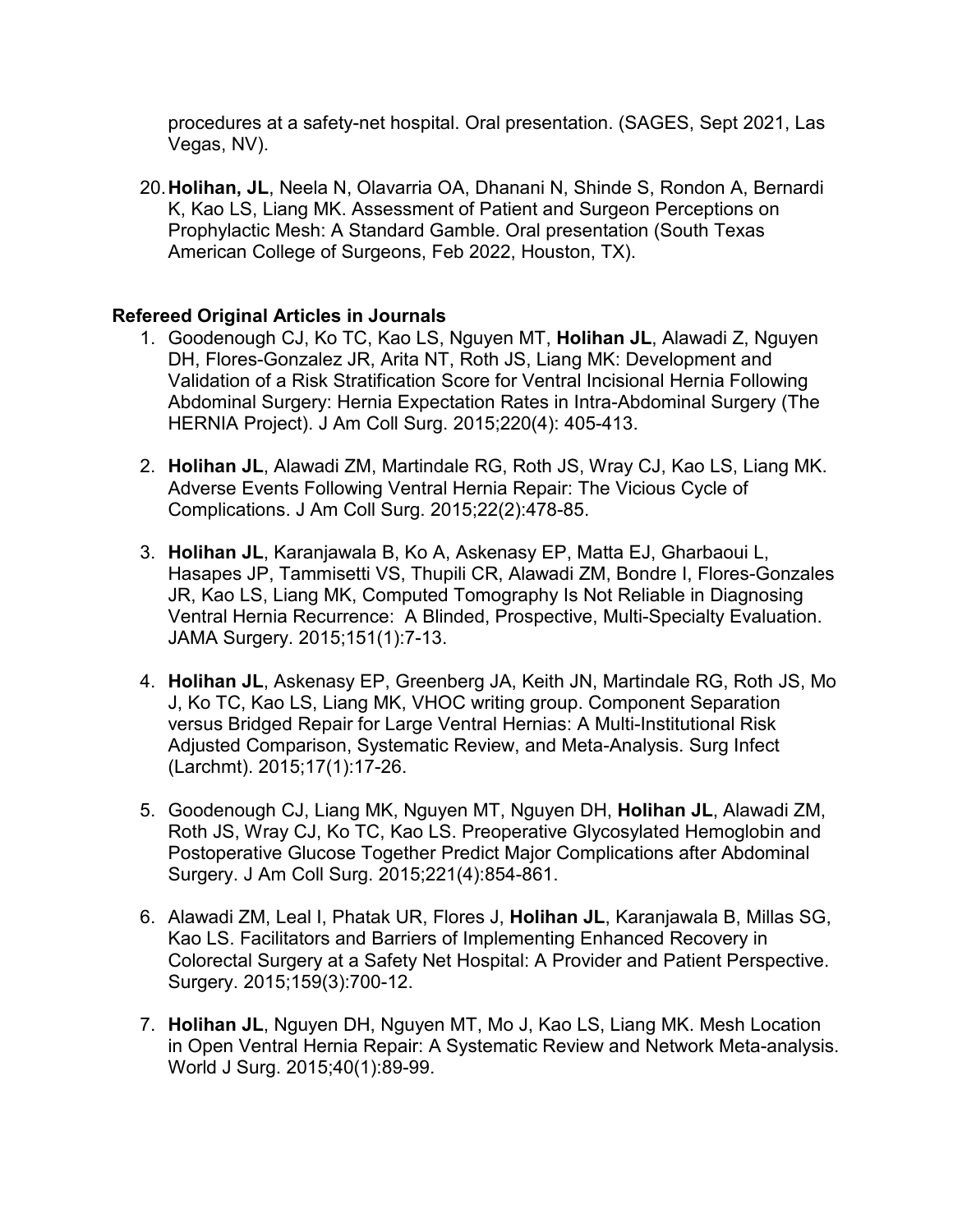- 8. Bondre IL, **Holihan JL**, Askenasy EP, Greenberg JA, Keith JN, Martindale RG, Roth JS, Liang MK. Suture, Synthetic, or Biologic in Contaminated Ventral Hernia Repair. J Surg Res. 2015;200(2):488-94.
- 9. Henchcliffe BE, **Holihan JL,** Flores-Gonzalez JR, Mitchell TO, Ko TC, Kao LS, Liang MK. Barriers to Participation in Preoperative Risk-reduction Programs prior to Ventral Hernia Repair: An Assessment of Underserved Patients at a Safety-Net Hospital. JAMA Surg. 2016;151(5):488-490.
- 10.Wennergren JE, Askenasy EP, Greenberg JA, **Holihan JL**, Keith J, Liang MK, Martindale RG, Trott S, Plymale M, Roth JS. Laparoscopic ventral hernia repair with primary fascial closure versus bridged repair: a risk-adjusted comparative study. Surg Endosc. 2016;30(8):3231-8.
- 11.Liang MK, **Holihan JL**, Itani K, Alawadi ZM, Gonzalez JR, Askenasy EP, Ballecer C, Chong HS, Goldblatt MI, Greenberg JA, Harvin JA, Keith JN, Martindale RG, Orenstein S, Richmond B, Roth JS, Szotek P, Towfigh S, Tsuda S, Vaziri K, Berger DH. Ventral Hernia Management: Expert Consensus Guided by Systematic Review. Ann Surg. 2016;265(1):80-89.
- 12.**Holihan JL**, Bondre I, Askenasy EP, Greenberg JA, Keith JN, Martindale RG, Roth JS, Liang MK. Sublay versus underlay in open ventral hernia repair. J Surg Res. 2016;202(1):26-32.
- 13.Mitchell TO, **Holihan JL**, Askenasy EP, Greenberg JA, Keith JN, Martindale RG, Roth JS, Henchcliffe BE, Hannon CW, Mo J, Liang MK. Do Risk Calculators Accurately Predict Surgical Site Infection in Ventral Hernia Repair? J Surg Res. 2016;206(1):56-63.
- 14.**Holihan JL**, Henchcliffe BE, Mo J, Flores-Gonzalez JR, Ko TC, Kao LS, Liang MK. Is Non-Operative Management Warranted in Ventral Hernia Patients with Comorbidities? A Case-Matched, Prospective, Patient-Centered Study. Ann Surg 2016;264(4):585-90.
- 15.**Holihan JL**, Nguyen DH, Flores-Gonzalez JR, Alawadi ZM, Nguyen MT, Ko TC, Kao LS, Liang MK. A Systematic Review of Randomized Controlled Trials and Reviews in the Management of Ventral Hernias. J Surg Res. 2016;204(2):311-8.
- 16.**Holihan JL**, Li LT, Askenasy EP, Greenberg JA, Keith JN, Martindale RG, Roth JS, Liang MK. Analysis of Model Development Strategies: Predicting Ventral Hernia Recurrence. J Surg Res. 2016;206(1):159-167.
- 17.**Holihan JL**, Flores-Gonzalez JR, Mo J, Ko TC, Kao LS, Liang MK**.** A Prospective Assessment of Clinical and Patient-Reported Outcomes of Initial Non-Operative Management of Ventral Hernias. World J Surg. 2016:264(4):585-90.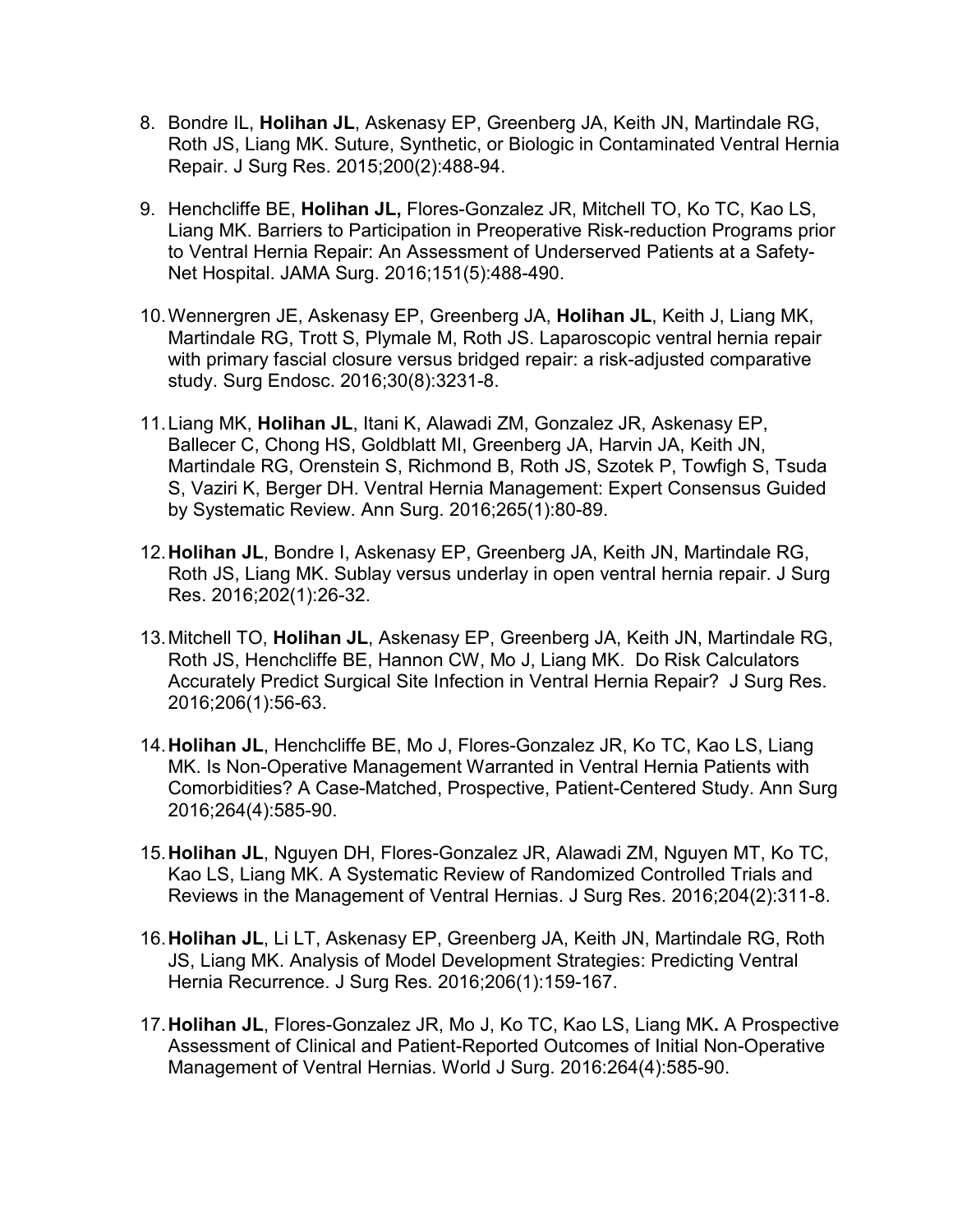- 18.**Holihan JL,** Flores-Gonzalez JR, Ko TC, Kao LS, Liang MK. How Long is Long Enough to Identify a Surgical Site Infection? Surg Infect (Larchmt). 2017;18(4):419-423.
- 19.**Holihan JL**, Chen JS, Greenberg J, Hehir D, Johnston SM, Marcus D, Ryan H, Tsuda S, Liang MK. Incidence of Port Site Hernias: A Survey and Literature Review. Surg Laparosc Endosc Percutan Tech. 2016;26(6):425-430.
- 20.Mueck KM, **Holihan JL**, Mo J, Flores-Gonzalez JR, Ko TC, Kao LS, Liang MK. CT Findings Associated with the Risk for Emergency Ventral Hernia Repair. Am J Surg. 2016;214(1):42-46.
- 21.**Holihan JL**, Hannon C, Henchcliffe BE, Mitchell TO, Goodenough C, Flores-Gonzalez JR, Itani K, Olavarria O, Mo J, Ko TC, Kao LS, Liang MK. Ventral Hernia Repair: A Meta-Analysis of Randomized Controlled Trials. Surg Infect (Larchmt). 2017;18(6):647-658.
- 22.Alawadi ZM, Leal IM, Flores JR, **Holihan JL**, Henchcliffe BE, Mitchell TO, Ko TC, Liang MK, Kao LS. Underserved Patients Seeking Care for Ventral Hernias at a Safety Net Hospital: Impact on Quality of Life and Expectations of Treatment. J Am Coll Surg. 2017;224(1):26-34.
- 23.Olavarria OA, **Holihan JL**, Cherla D, Kao LS, Ko TC, Liang MK. Comparison of Conflict of Interest among Published Hernia Researchers Self-Reported with Centers for Medicare and Medicaid Services Open Payments Database. J Am Coll Surg. 2017;224(5):800-804.
- 24.Cherla DV, Olavarria OA, **Holihan JL,** Viso CP, Hannon C, Kao LS, Ko TC, Liang MK. Discordance of conflict of interest self-disclosure and the Centers of Medicare and Medicaid Services. J Surg Res. 2017; 218:18-22.
- 25.Cherla DV, **Holihan JL**, Flores-Gonzalez JR, Lew DF, Escamilla RJ, Ko TC, Kao LS, Liang MK. Decreasing Surgical Site Infections after Ventral Hernia Repair: A Quality-Improvement Initiative. Surg Infect. 2017;18(7):780-786.
- 26.Cherla DV, Moses ML, Viso CP, **Holihan JL**, Flores-Gonzalez JR, Kao LS, Ko TC, Liang MK. Impact of Abdominal Wall Hernias and Repair on Patient Quality of Life. World J Surg. 2017;42:19-25.
- 27.Cherla DV, Olavarria OA, Bernardi K, Viso CP, Moses ML, **Holihan JL**, Ko TC, Kao LS, Liang MK. Investigation of Financial Conflict of Interest among Published Ventral Hernia Research. J Am Coll Surg. 2017;226:230-234.
- 28.Cherla DV, Lew DF, Escamilla RJ, **Holihan JL**, Cherla AS, Flores-Gonzalez J, Ko TC, Kao LS, Liang MK. Differences of alternative methods of measuring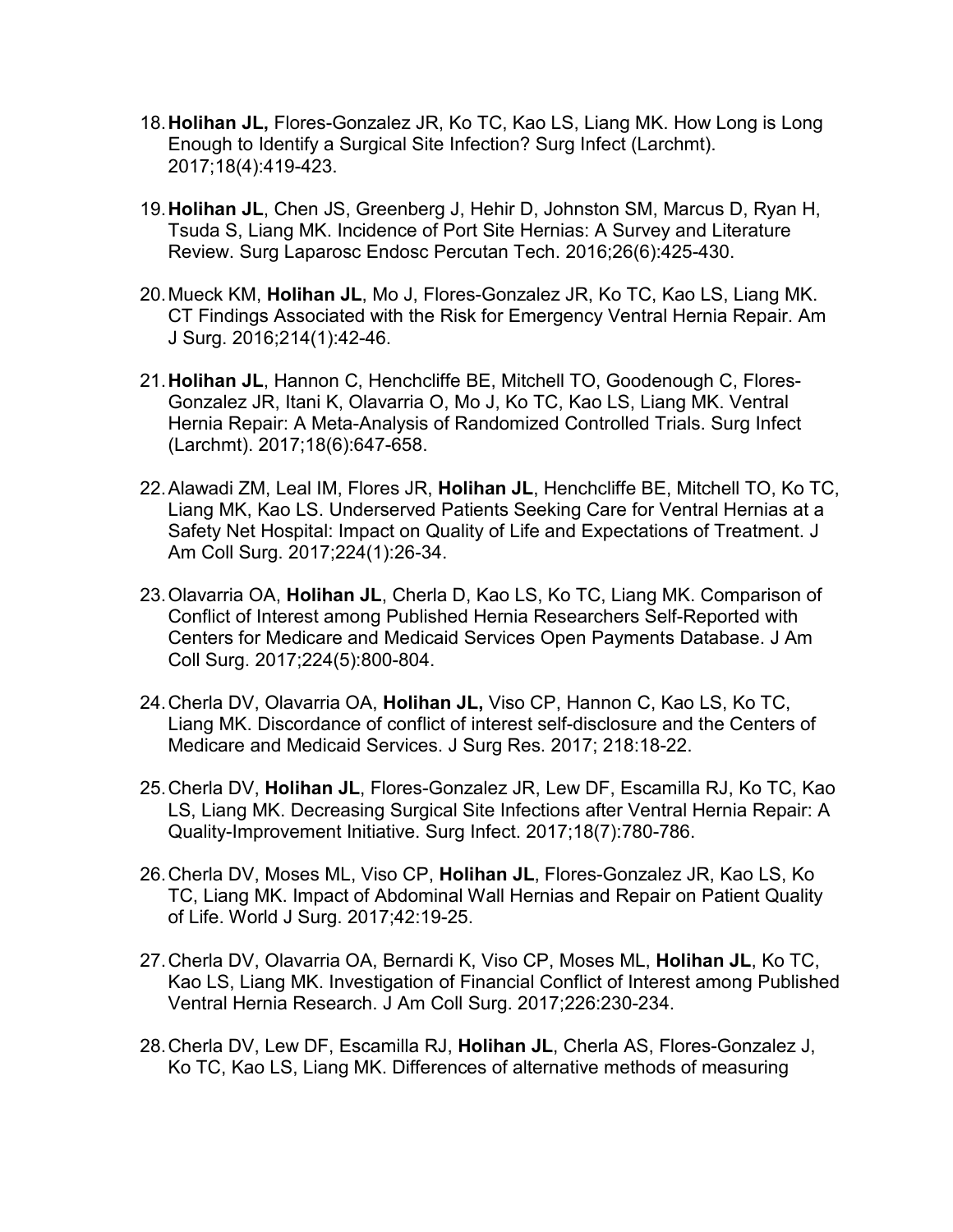abdominal wall hernia defect size: a prospective observational study. Surg Endosc. 2018;32:1228-1233.

- 29.**Holihan** JL, Cherla D, Blair KJ, Chua SS, Hasapes JP, Matta EJ, Shiralkar KG, Surabhi VR, Tammisetti VS, Ko TC, Liang MK. Computed tomography in ventral hernia diagnosis: have we improved? A quality improvement initiative. J Surg Res. 2018;224:97-101.
- 30.Hagedorn JC, Myers M, **Holihan** J, Choo AM, Achor TS, Munz JW, Gary JL. The Opioid Epidemic and Patient Satisfaction: A Review of One Institution's Experience. Current Orthopedic Practice. 2018:29:530-533.
- 31.Cherla DV, Viso CP, Moses ML, **Holihan** JL, Ko TC, Kao LS, Andrassy RJ, Liang MK. Clinical assessment, radiographic imaging, and patient self-report for abdominal wall hernias. J Surg Res. 2018;227:28-34.
- 32.Cherla DV, Viso CP, Olavarria OA, Bernardi K, **Holihan** JL, Mueck KM, Flores-Gonzalez J, Liang MK, Adams SD. The Impact of Financial Conflict of Interest on Surgical Research: An Observational Study of Published Manuscripts. World J Surg. 2018;42:2757-2762.
- 33.Liang MK, Bernardi K, **Holihan** JL, Cherla DV, Escamilla R, Lew DF, Berger DH, Ko T, Kao LS. Modifying Risks in Ventral Hernia Patients with Prehabilitation: A Randomized Controlled Trial. Ann Surg. 2018;268:674-680.
- 34.Cherla DV, Viso CP, **Holihan** JL, Bernardi K, Moses, ML, Mueck KM, Olavarria OA, Flores-Gonzalez JR, Balentine CJ, Ko TC, Adams SD, Pedroza C, Kao LS, Liang MK. The Effect of Financial Conflict of Interest, Disclosure Status, and Relevance on Medical Research from the United States. J Gen Intern Med. 2019;34:429-434.
- 35.**Holihan J**, Floyd C, Banki F. A Rare True Epiphrenic Diverticulum in a Patient with Achalasia, Misdiagnosed as a Paraesophageal Hiatal Hernia. Annals of Clinical Case Reports. 2019;4:1609.
- 36.Lyons NB, Bernardi K, Huang L, **Holihan JL**, Cherla D, Martin AC, Milton A, Loor M, Ko TC, Liang MK, Hydo L. Gender Disparity in Surgery: An Evaluation of Surgical Specialties. Surg Infect (Larchmt). 2019;20:406-410.
- 37.Bernardi K, Martin AC, **Holihan JL**, Olavarria OA, Flores-Gonzalez JR, Cherla DV, Lyons NB, Shah P, Kao LS, Ko TC, Liang MK. Is non-operative management warranted in ventral hernia patients with comorbidities? A case-matched, prospective 3 year follow-up, patient-centered study. Am. J Surg. 2019; 218(6):1234-1238.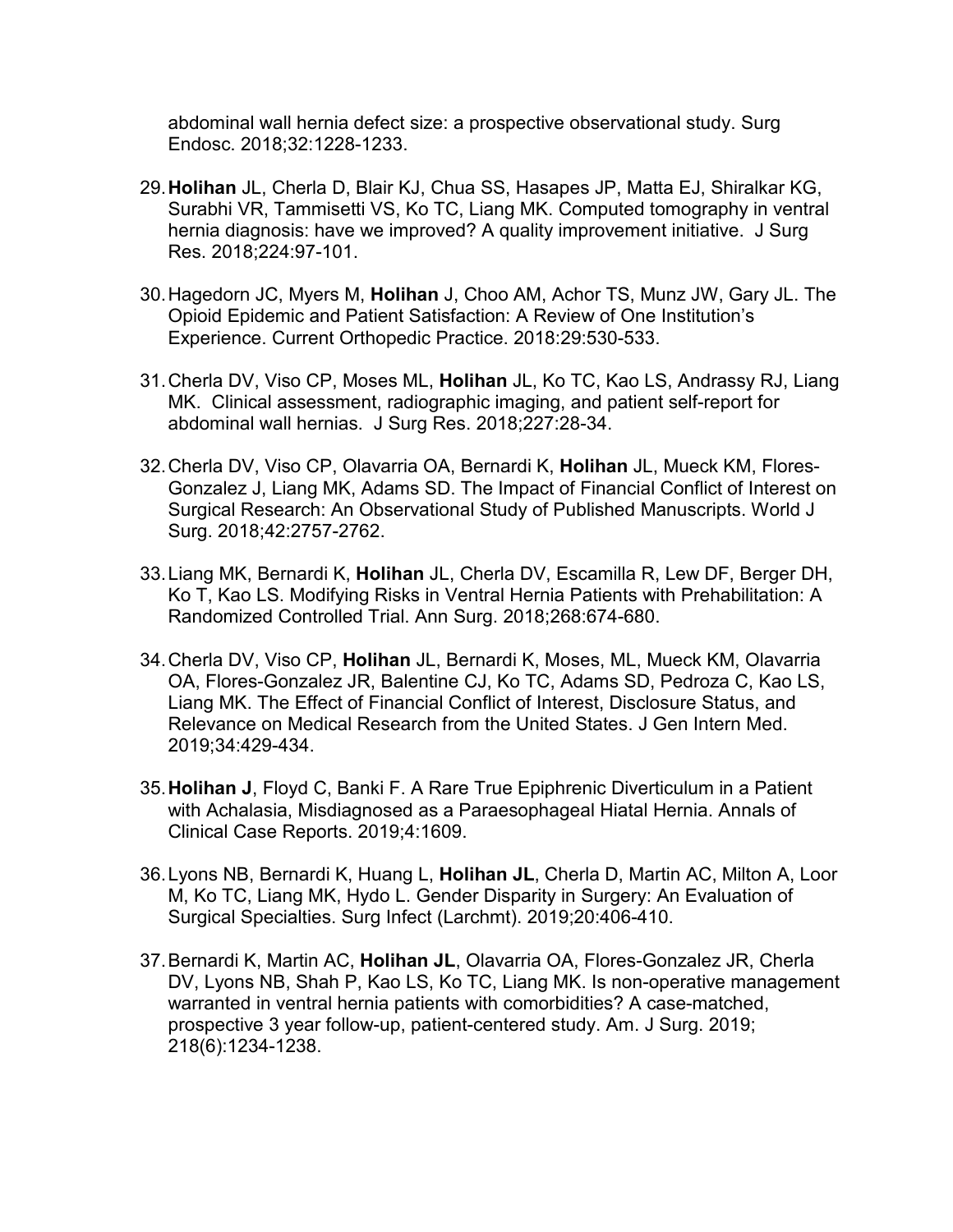- 38.Bernardi K, Lyons LB, Huang L, **Holihan JL**, Olavarria OA, Martin AC, Milton AN, Loor MM, Zheng F, Tyson JE, Ko TC, Liang MK. Gender Disparity in Authorship of Peer-Reviewed Medical Publications. Am J Med Sci 2019;25:S0002- 9629(19)30398-2.
- 39.Bernardi K, Olavarria OA, **Holihan JL**, Kao LS, Ko TC, Roth JS, Tsuda S, Vaziri K, Liang MK. Primary Fascial Closure During Laparoscopic Ventral Hernia Repair Improves Patient Quality of Life: A Multicenter, Blinded Randomized Controlled Trial (NCT02363790). Ann Surg. 2020; 271(3):434-439.
- 40.Bernardi K, Milton AN, Hope W, Roth JS, Shah SK, Shah P, Lyons NB, Martin AC, **Holihan JL**, Cherla DV, Ko TC, Hughes TG, Liang MK. Are online surgical discussion boards a safe and useful venue for surgeons to ask for advice? A review of the International Hernia Collaboration Facebook Group. Surg Endosc. 2020; 34(3):1285-1289.
- 41.Olavarria OA, Shah P, Bernardi K, Lyons NB, **Holihan JL**, Ko TC, Kao LS, Liang MK. Lack of Regulations and Conflict of Interest Transparency of New Hernia Surgery Technologies. J Surg Res. 2020; 247:445-452.
- 42.Bernardi K, Lyons LB, Huang L, **Holihan JL**, Olavarria OA, Loor MM, Ko TC, Liang MK. Gender Disparity Among Surgical Peer-Reviewed Literature. J Surg Res. 2020; 248:117-112.
- 43.Bernardi K, Shah P, Lyons NB, Olavarria OA, Alawadi ZM, Leal IM, **Holihan JL**, Bass BL, Jakey CE, Kao LS, Ko TC, Kuo PC, Loor MM, Zheng F, Liang MK. Perceptions on gender disparity in surgery and surgical leadership: A multicenter mixed methods study. Surgery. 2020; 176(4):743-750.
- 44.Dhanani NH, Bernardi K, Olavarria OA, Cherla D, Kao LS, Ko TC, Liang MK, **Holihan JL**. Port Site Hernias Following Laparoscopic Ventral Hernia Repair. World J Surg. 2020;44(12):4093-4097.
- 45.Lyons NB, Bernardi K, Olavarria OA, Dhanani N, Shah P, **Holihan JL**, Ko TC, Kao LS, Liang MK. Prehabiliation among Patients Undergoing Non-Bariatric Abdominal Surgery: A Systematic Review. J Am Coll Surg. 2020; 231(4):480- 489.
- 46.Olavarria OA, Bernardi K, **Holihan, JL**, Lyons NB, Shah P, Ko TC, Kao LS, Liang MK. Prevalence and Impact on Quality of Life of Occult Hernia among Patients Undergoing Computed Tomography. J Surg Res. 2020; 253:121-126.
- 47.Martin AC, Lyons NB, Bernardi K, **Holihan JL**, Cherla DV, Flores JR, Huang L, Milton A, Shah P, Kao LS, Ko TC, Liang MK. Expectant Management of Patients with Ventral Hernias. World J Surg. 2020;44(8):2572-2579.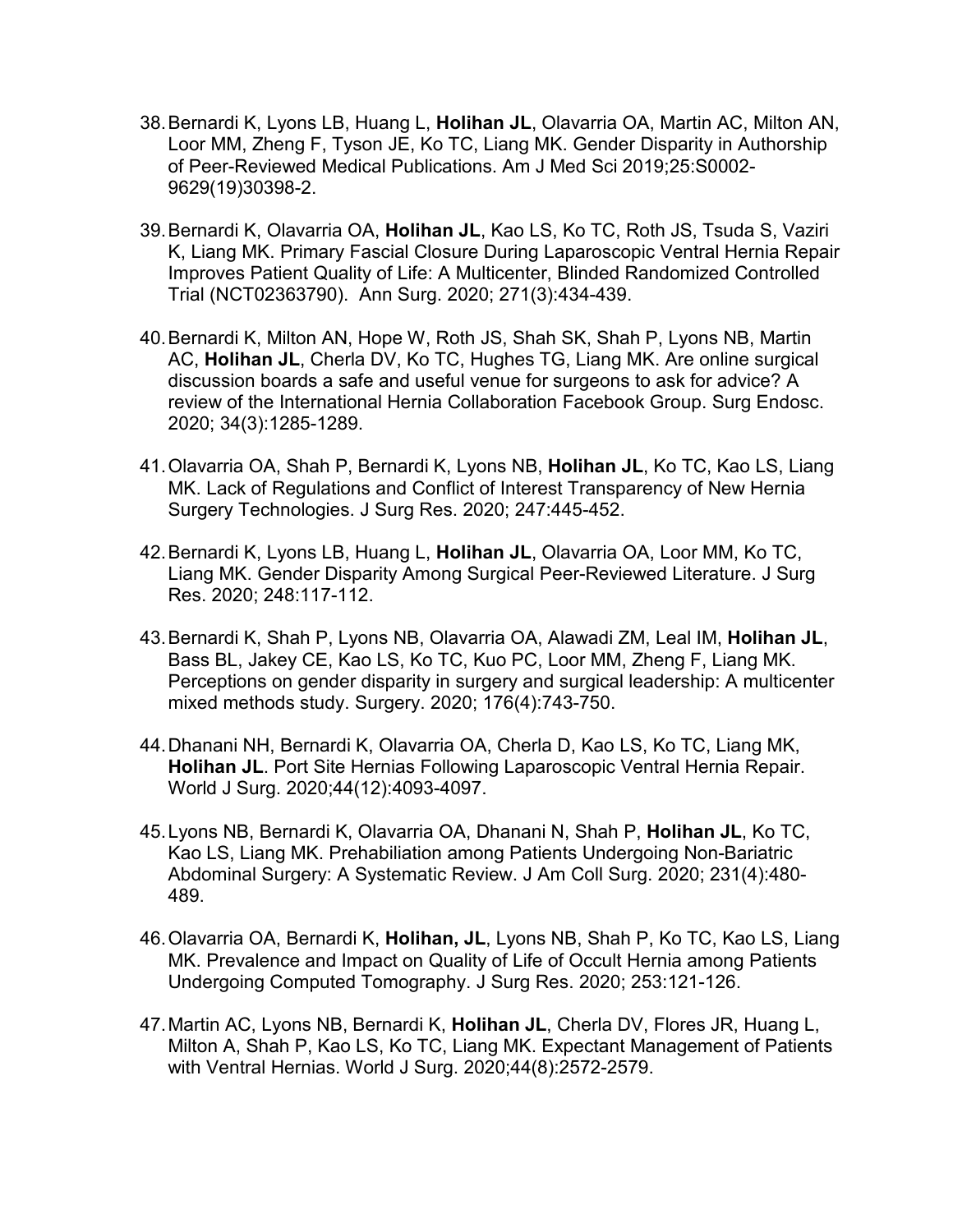- 48.Olavarria OA, Dhanani NH, Bernardi K, **Holihan JL**, Bell CS, Ko TC, Liang MK. Prophylactic Mesh Reinforcement for Prevention of Midline Incisional Hernias: A Publication Bias Adjusted Meta-Analysis. Ann Surg. 2020 [Epub ahead of print]
- 49.Ciomperlik H, Dhanani NH, Cassata N, Mohr C, Bernardi K, **Holihan JL**, Lyons N, Olavarria O, Ko TC, Liang MK. Patient quality of life before and after ventral hernia repair. Surgery 2020;169(5):1158-1163.
- 50.Bernardi K, Olavarria OA, Dhanani NH, Lyons N, **Holihan JL**, Cherla DV, Berger DH, Ko TC, Kao LS, Liang MK. Two Year Outcomes of Prehabilitation Among Obese Patients with Ventral Hernias: A Randomized Controlled Trial. Ann Surg 2020;275(2):288-294.
- 51.Dhanani NH, Olavarria OA, Millas S, Askenasy EP, Ko TC, Liang MK, **Holihan JL.** Is Robotic surgery feasible at a safety net hospital? Surg Endosc. 2021;35(8):4452-4458.
- 52.Dhanani NH, Olavarria OA, **Holihan, JL**, Shah SK, Wilson TD, Loor MM, Ko TC, Kal LS, Liang MK. Robotic versus Laparoscopic Ventral Hernia Repair: One-Year Results from a Prospective, Multicenter, Blinded Randomized Controlled Trial. Ann Surg. 2021;273(6):1076-1080.
- 53.Lyons NB, Bernardi K, Olavarria OA, Shah P, Dhanani N, Loor M, **Holihan JL**, Liang MK. Gender Disparity Among American Medicine and Surgery Physicians: A Systematic Review. Am J Med Sci 2021;361(2):151-168.
- 54.Dhanani NH, Olavarria OA, Bernardi K, Lyons NB, **Holihan JL**, Loor M, Haynes AB, Liang MK. The Evidence Behind Robot-Assisted Abdominopelvic Surgery: A Systematic Review. Ann Intern Med 2021;174(8):1110-1117.
- 55.Cowling JC, Zhang X, Bajwa KS, Elliot EG, Felinski MM, **Holihan J**, Scerbo M, Snyder BE, Trahan MD, Wilson TC, Courtney SL, Klein CL, Rivera AR, Wilson EB, Shah SK, Cattano D. Thromboeleastography-Based Profiling of Coagulation Status in Patients Undergoing Bariatric Surgery: Analysis of 422 Patients. Obes Surg 2021;31(8):3590-3597.
- 56.Dhanani NH, Olavarria OA, Bell CS, **Holihan JL**, Liang MK. Randomized controlled trials published on patients with hernias have a high percentage of unreproducible statistics. Hernia 2021 [Epub ahead of print]
- 57.CODA Collaborative, Davidson GH, Flum DR, Monsell SE, Kao LS, Voldal EC, Heagerty PJ, Fannon E, Lavallee DC, Bizzell B, Lawrence SO, Comstock BA, Krishnadasan A, Winchell RJ, Self WH, Thompson CM, Farjah F, Park PK, Alam HB, Saltzman D, Moran GJ, Kaji AH, DeUgarte DA, Salzberg M, Ferrigno L, Mandell KA, Price TP, Siparsky N, Glaser J, Ayoung-Chee P, Chiang W, Victory J, Chung B, Carter DW, Kutcher ME, Jones A, **Holihan J**, Liang MK, Faine BA,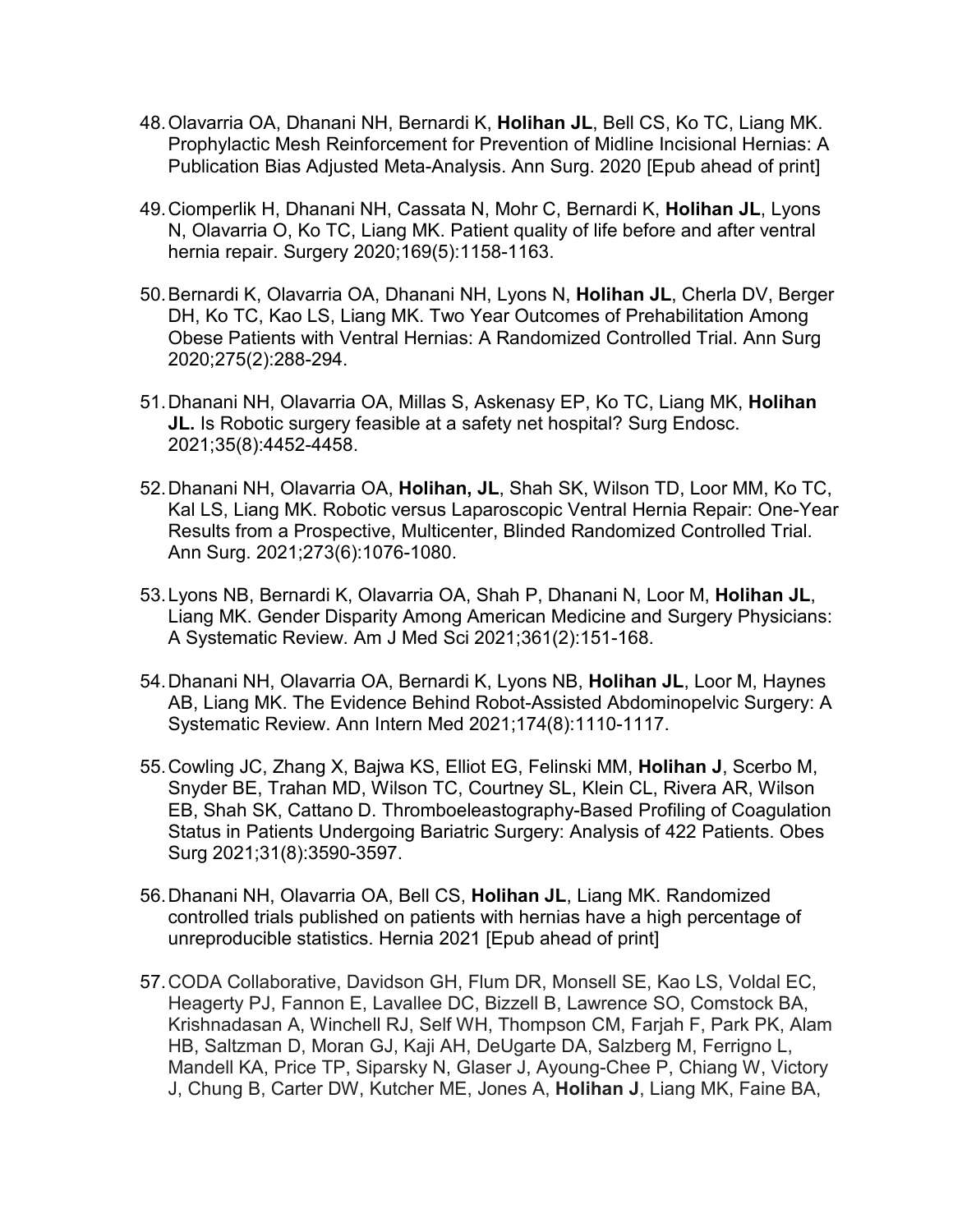Cuschieri J, Evans HL, Johnson J, Patton JH, Coleman N, Fischkoff K, Drake FT, Sanchez SE, Parsons C, Odom SR, Kessler LG, Talan DA. Antibiotics versus Appendectomy for Acute Appendicitis - Longer-Term Outcomes. N Engl J Med. 2021;385(25):2395-2397.

- 58.Mohr C, Ciomperlik H, Dhanani N, Olavarria OA, Hannon C, Hope W, Roth S, Liang MK, **Holihan JL**. Review of SAGES GERD guidelines and recommendations. Surg Endosc. 2022 . [Epub ahead of print]
- 59.Dhanani NH, Saucedo B, Olavarria OA, Bernardi K, **Holihan JL**, Ko TC, Kao LS, Liang MK. Is expectant management warranted in patients with ventral hernias and co-morbidities? A prospective, 5 year follow-up, patient-centered study. Am J Surg. 2022. [Epub ahead of print]

### **Invited Articles and Letters to the Editor**

- 1. **Holihan JL**, Kao LS, Liang MK. Use of Computed Tomography in Diagnosing Ventral Hernia Recurrence. JAMA Surg. 2016;151(5):492-3.
- 2. **Holihan JL,** Liang MK. Nomenclature in Ventral Hernia Repair. World J Surg. 2018:42:1904-1905.

## **Chapters**

- 1. **Holihan JL**, Liang MK. Abdominal Wall Hernias, *Common Problems in Acute Care Surgery* 2nd ed, in press.
- 2. **Holihan JL**, Liang MK. Laparoscopic Component Separation, *Operative Dictations in General and Vascular Surgery 3rd edition.* Eds. Jamal J Hoballah, Carol E. H. Scott-Conner, Hui Sen Chong. New York: Springer, 2017. 457-459.
- 3. **Holihan JL**, Liang MK. Transversus Abdominus Release, *Operative Dictations in General and Vascular Surgery 3rd edition.* Eds. Jamal J Hoballah, Carol E. H. Scott-Conner, Hui Sen Chong. New York: Springer, 2017. 461-462.
- 4. **Holihan JL**, Liang MK. Umbilical Hernia, *Textbook of Hernia* 1st edition. Eds. William W. Hope, William S. Cobb, Gina L. Adrales. Cham, Switzerland: Springer, 2017. 305-316.
- 5. **Holihan JL**, Alawadi ZM, Goodenough CJ, Harris JW, Harvin J, Roth JS, Shah SK, Walker PA, Kao LS, Liang MK, Ko TC. Ventral Hernia: Patient Selection, Treatment and Management. *Current Problems in Surgery*. 2016;53(7):307-54.
- 6. **Holihan JL,** Liang MK. Incisional, Epigastric, and Umbilical Hernias. Current Surgical Therapy, 13<sup>th</sup> Edition. 2019. Ch 118.